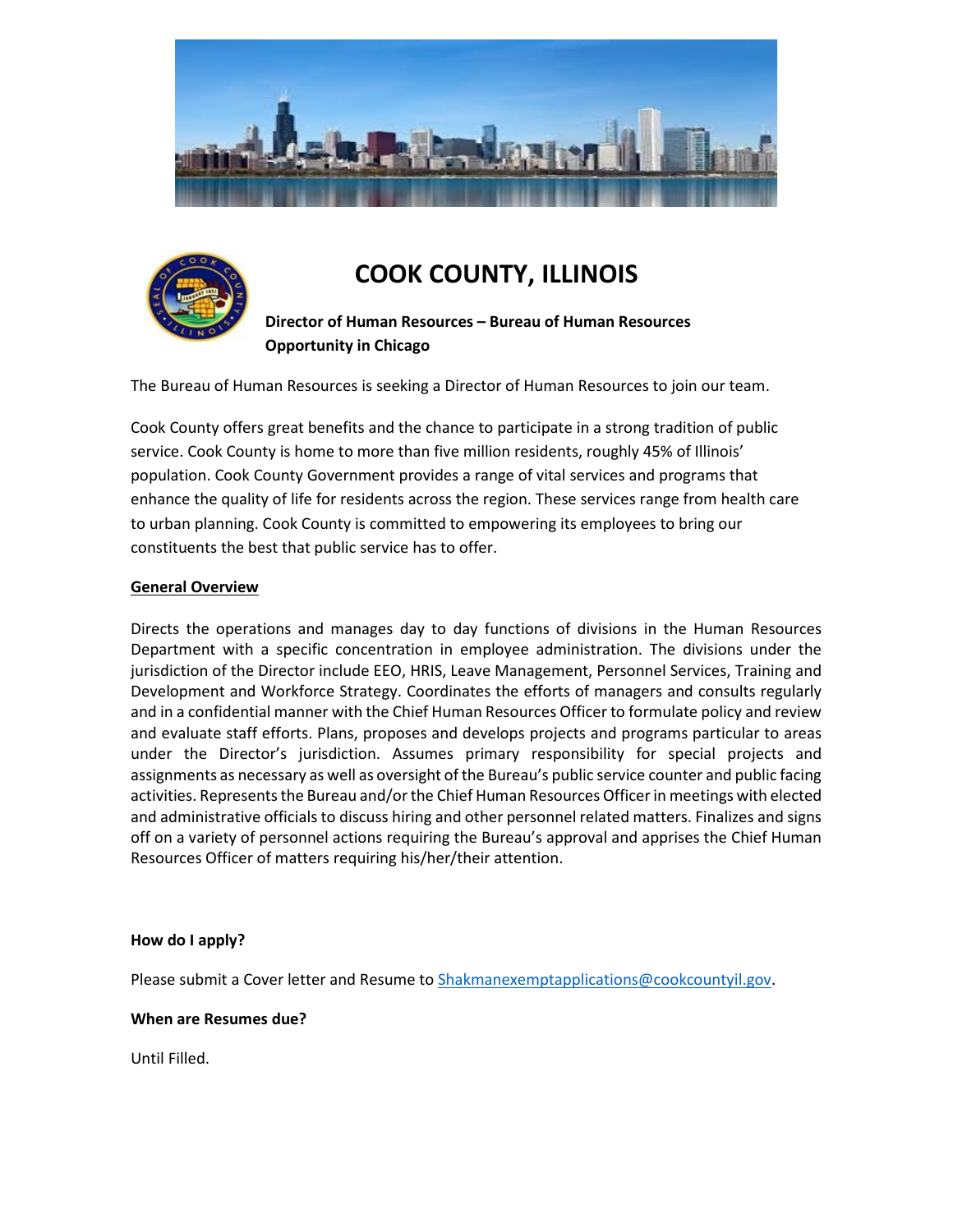### **SNAPSHOT OF COOK COUNTY:**

Cook County employs over 22,000 employees who work in a variety of skilled jobs and trades.

Health Care – Cook County established the nation's first blood bank in 1937. Cook County Hospital was the first to have a dedicated unit for trauma services. Today our healthcare system treats more cancer patients than any other provider in the metropolitan area.

Technology – Cook County's Bureau of Technology provides technology support to Cook County offices and employees, with its wide area network providing service to more than 120 municipalities.

Courts – Cook County oversees one of the nation's largest unified criminal and civil justice system and administers the largest single jail site in the country.

Highway – Cook County maintains almost 600 miles of roads and highways.

Land – Cook County assesses the value of more than 1.5 million parcels of taxable land and collects and distributes tax funds as a service for local government taxing bodies.

Safety – Cook County provides vital services to local government, from conducting elections in suburban areas to offering 911 services in unincorporated areas and municipalities.

### **Location:**

Located in the Loop District of downtown Chicago, one of the most formidable business districts in the world, the area has an astounding number of cultural foundations, stunning parks such as Millennial Park and Maggie Daley Park, steps away from the Chicago Riverwalk, award-winning restaurants and plenty of shopping!

In addition, Chicago is serviced by multiple bus and train lines for public transportation from the suburbs to the city, taxis are plentiful, public parking garages for motorist, and bicycle share rentals and local bike lanes for bicyclist.

### **Benefits:**

Cook County employees have access to a variety of benefits, including:

Medical and Pharmacy Plans Dental Plans Vision Plan Flexible Spending Accounts – Health Care and Dependent Care Life Insurance – Group Term and Supplemental Life Commuter Benefits Pre-paid Legal Services Retirement Benefits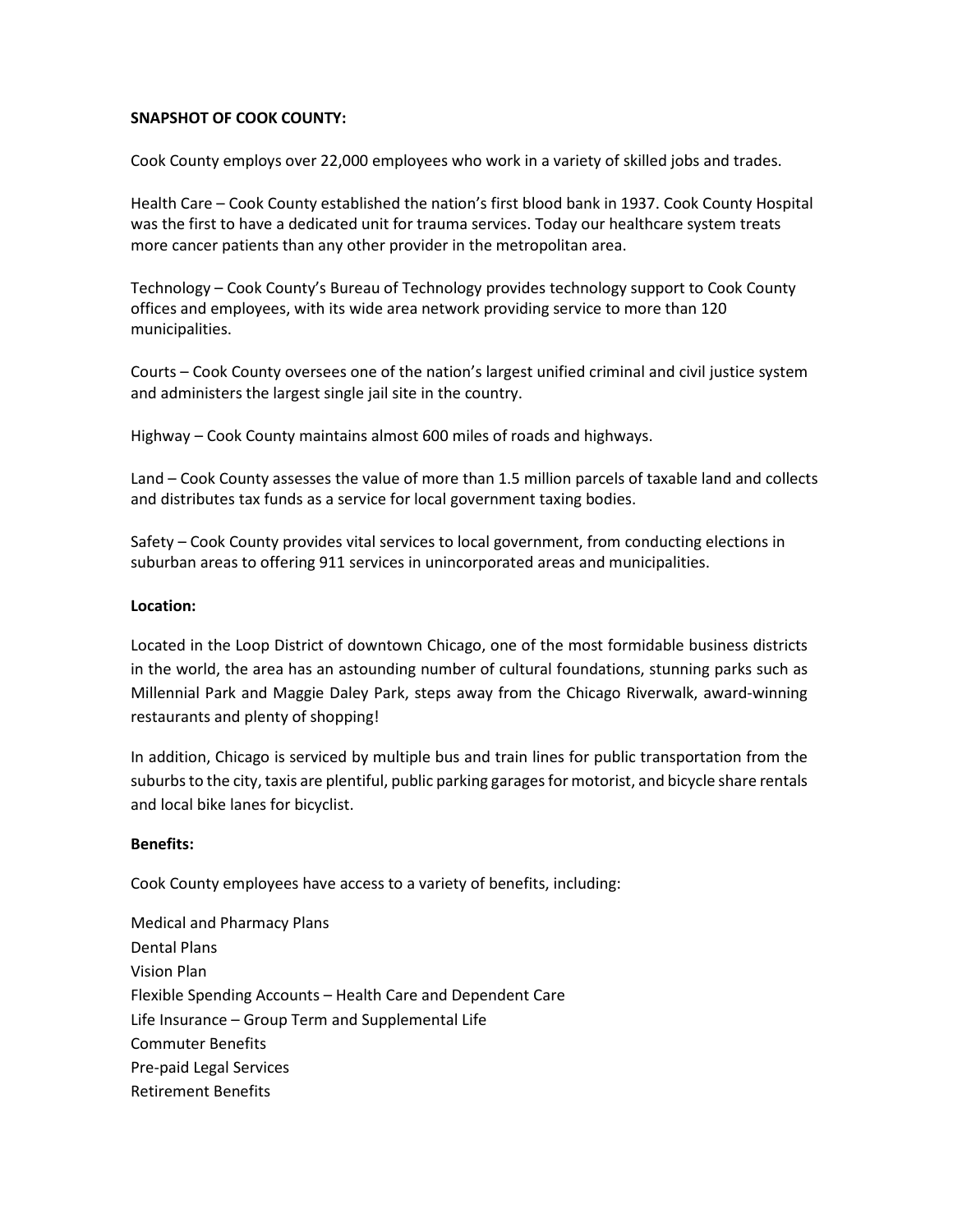**Post Offer testing:**

**This position requires successful completion of post-offer tests, which may include a background check, drug screen and medical examination.**

PURSUANT TO EXECUTIVE ORDER 2021-1 AND COOK COUNTY'S MANDATORY COVID-19 VACCINATION POLICY, THE SELECTED CANDIDATE WILL BE REQUIRED TO EITHER **SUBMIT PROOF OF FULL VACCINATION OR A REQUEST FOR REASONABLE ACCOMMODATION PRIOR TO THE START OF EMPLOYMENT.** PLEASE CLICK THE FOLLOWING HYPERLINKS FOR THE FULL TEXT OF EXECUTIVE ORDER 2021-1 AND THE COOK COUNTY MANDATORY COVID-19 VACCINATION POLICY.

[EXECUTIVE ORDER 2021-1](https://www.cookcountyil.gov/agency/office-president)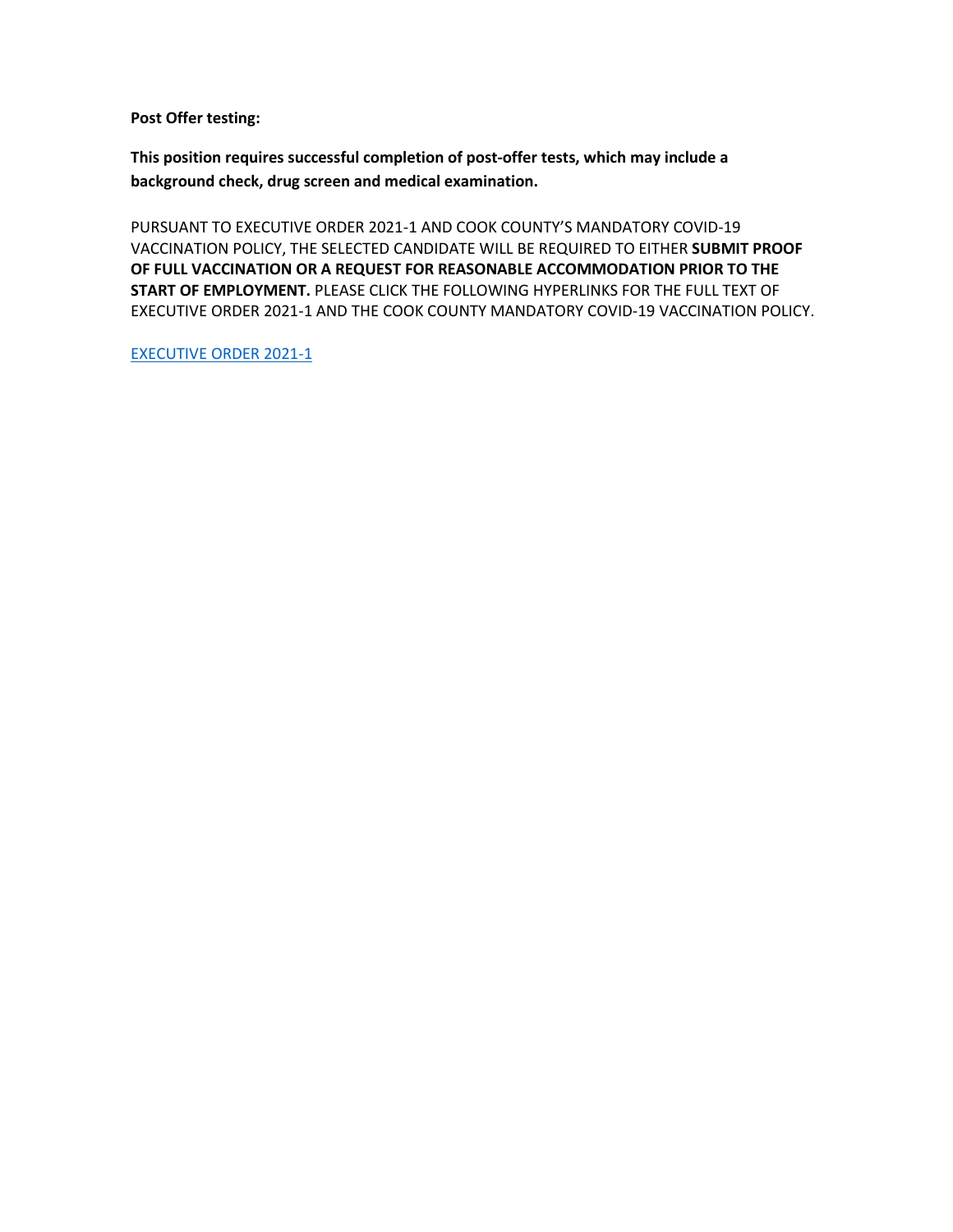

# **COUNTY OF COOK**

**Bureau of Human Resources** 118 N. Clark Street, Room 840 Chicago, IL 60602

| <b>Job Code:</b>      | 1043                        |
|-----------------------|-----------------------------|
| <b>Job Title:</b>     | Director of Human Resources |
| <b>Salary Grade:</b>  | 24                          |
| <b>Bureau:</b>        | Human Resources             |
| Department:           | <b>Human Resources</b>      |
| Dept. Budget No.      | 032                         |
| Position I.D.         | 0109284                     |
| <b>Shakman Exempt</b> |                             |

# **Characteristics of the Position**

## **General Overview**

Directs the operations and manages day to day functions of divisions in the Human Resources Department with a specific concentration in employee administration. The divisions under the jurisdiction of the Director include EEO, HRIS, Leave Management, Personnel Services, Training and Development and Workforce Strategy. Coordinates the efforts of managers and consults regularly and in a confidential manner with the Chief Human Resources Officer to formulate policy and review and evaluate staff efforts. Plans, proposes and develops projects and programs particular to areas under the Director's jurisdiction. Assumes primary responsibility for special projects and assignments as necessary as well as oversight of the Bureau's public service counter and public facing activities. Represents the Bureau and/or the Chief Human Resources Officer in meetings with elected and administrative officials to discuss hiring and other personnel related matters. Finalizes and signs off on a variety of personnel actions requiring the Bureau's approval and apprises the Chief Human Resources Officer of matters requiring his/her/their attention.

## **Key Responsibilities and Duties**

Consults regularly with the Chief Human Resources Officer to discuss, plan, develop and implement programs for the improvement of personnel effectiveness as it pertains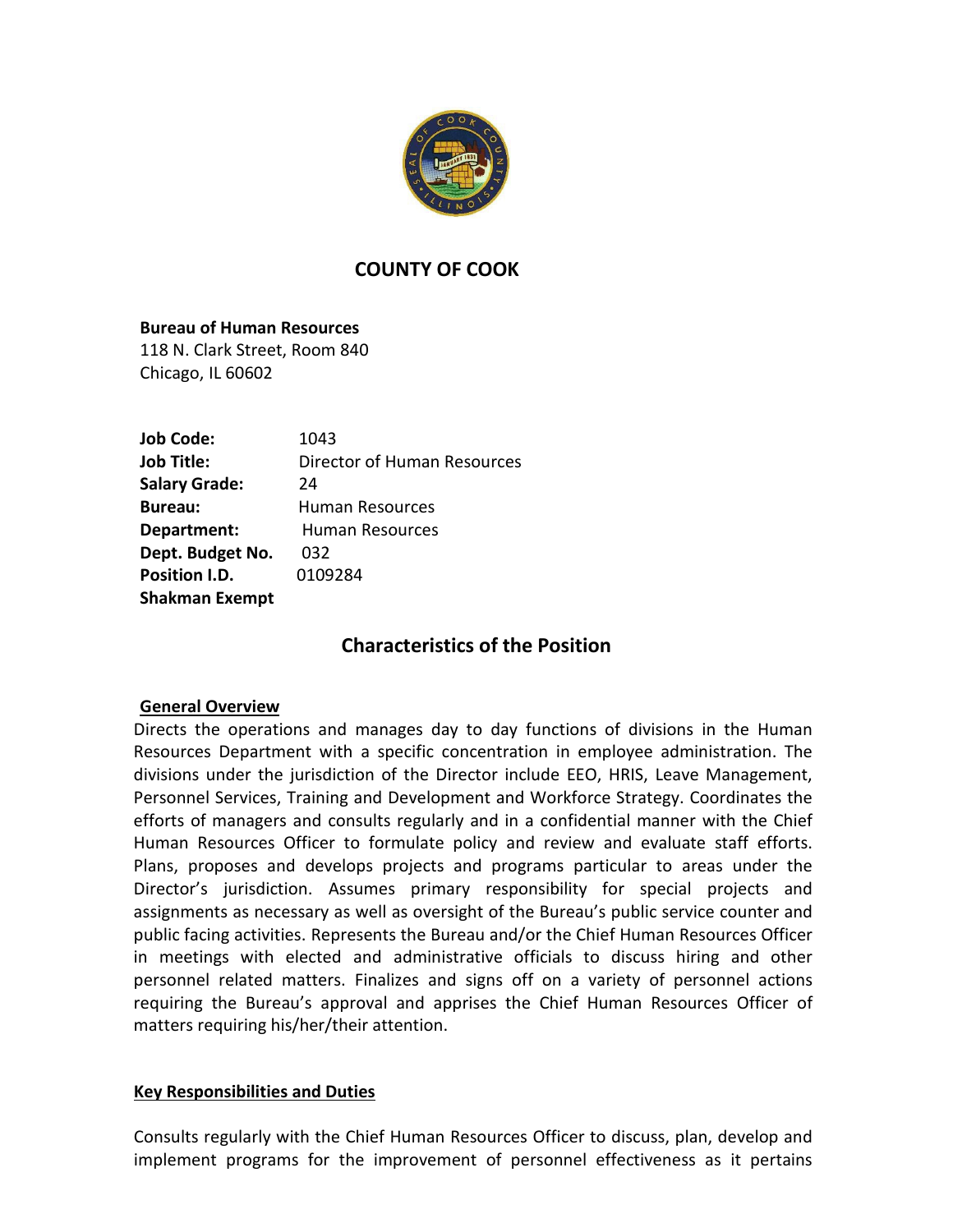to maintenance and management of divisions in the Human Resources Department under the Director's jurisdiction.

Oversees Human Resources Bureau functions related to the central administration of matters such as wage and salary administration, job classification and compensation, and

recruitment and selection. Assists the Chief Human Resources Officer as needed in areas related to training and career development; human relations; EEO; employee health screening; leave management; employment processing and drug testing.

Troubleshoots a wide variety of day to day issues, problems and concerns which may arise, requiring direct and immediate intervention by the Director; this often includes contacting high-ranking personnel within elected and other offices of the County in order to resolve matters related to employee rights and benefits, salary adjustments, return to work and/or job placement.

Helps ensure that the centralized aspects of County personnel administration are properly and effectively coordinated to meet various departmental needs; provides an effective forum for discussing issues of mutual concern with outside agencies and offices.

Reviews the effectiveness of County personnel policies and procedures and recommends innovative changes.

Ensures compliance with recognized County, rules and regulations pertaining to terms of employment; evaluates Human Resources policies work related problems that adversely affect employee moral and productivity.

Assists in the coordination of the Human Resources Bureau's activities with other agencies and bureaus, as needed, in related aspects of hiring and employment, wage and salary administration, position classification, and payroll management. Processes and authorizes various personnel actions such as hires, promotions, employee placement, and budgetary line-item changes such as reclasses, subject to the President's and/or the Chief Human Resources Officer's approval.

Assists the Chief Human Resources Officer in formulating goals and objectives to be met in divisions within the Director's jurisdiction, developing timetables, and responding to special needs and concerns. Assists in meeting various compliance goals and timetables of the Shakman Relief Order or the County's Employment Plan.

Conducts research and analysis of County trends including review of reports and metrics from the County's HRIS and talent management systems.

Ensures that departments have the necessary resources to perform their duties and fulfill all expectations.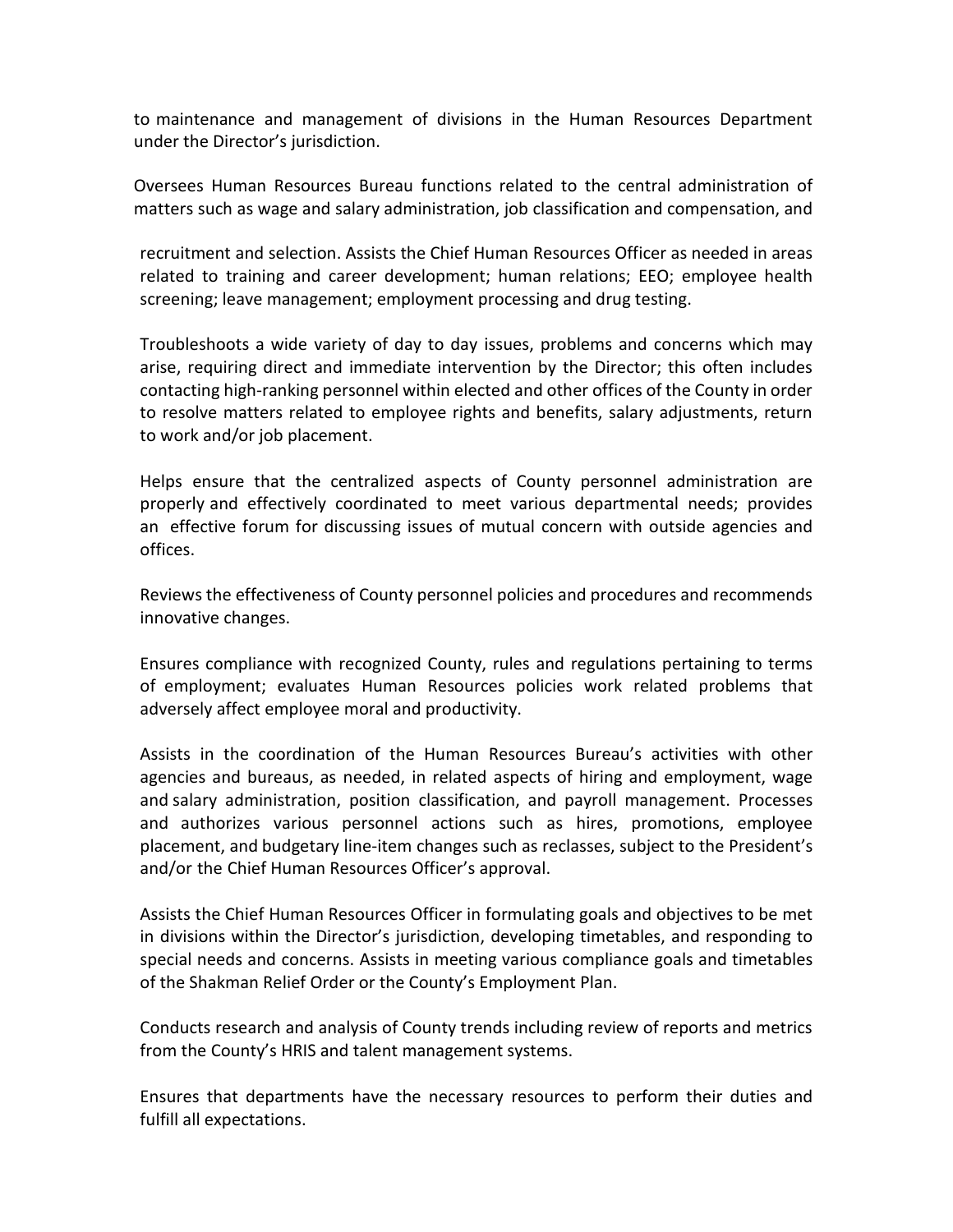Monitors and identifies staffing and recruiting needs; develops and executes best practices for hiring and talent management that align with the County's Employment Plan.

Delegates duties and responsibilities as necessary to enhance the orderly operation of the Human Resources Department.

## **Knowledge, Skills and Abilities**

Knowledge of human resources administration and personnel management, particularly within the context of a large municipal governmental setting.

Knowledge of federal, state and county laws, regulations and ordinances governing employment in the public sector and the relationship between employer and employee.

Ability to articulate clearly and effectively the terms and conditions of employment in Cook County Government. Ability to interpret official policy relative to the above and explain it to others.

Skill in the management of a large and highly specialized human resources staff; ability to coordinate diversified efforts related to job classification and compensation; examinations and selection; screening, testing and processing of employees.

Ability to interact effectively in coordinating human resources (personnel administration) issues with related agencies, such as Workers Compensation, Risk Management and Safety.

Ability to plan, organize and administer policy changes, programs and new initiatives relative to the areas of personnel management; skill in researching new and existing policies and practices in the field and formulating policy recommendations, reports and papers for the Chief Human Resources Officer.

Understanding of the budgetary aspects of organizing, developing, training, classifying and compensating the work force.

Skill and judgment of a high order in handling confidential matters requiring executive decision making and the ability to recommend and provide input relative to changes in policy.

Knowledge of industry trends.

**Minimum Qualifications**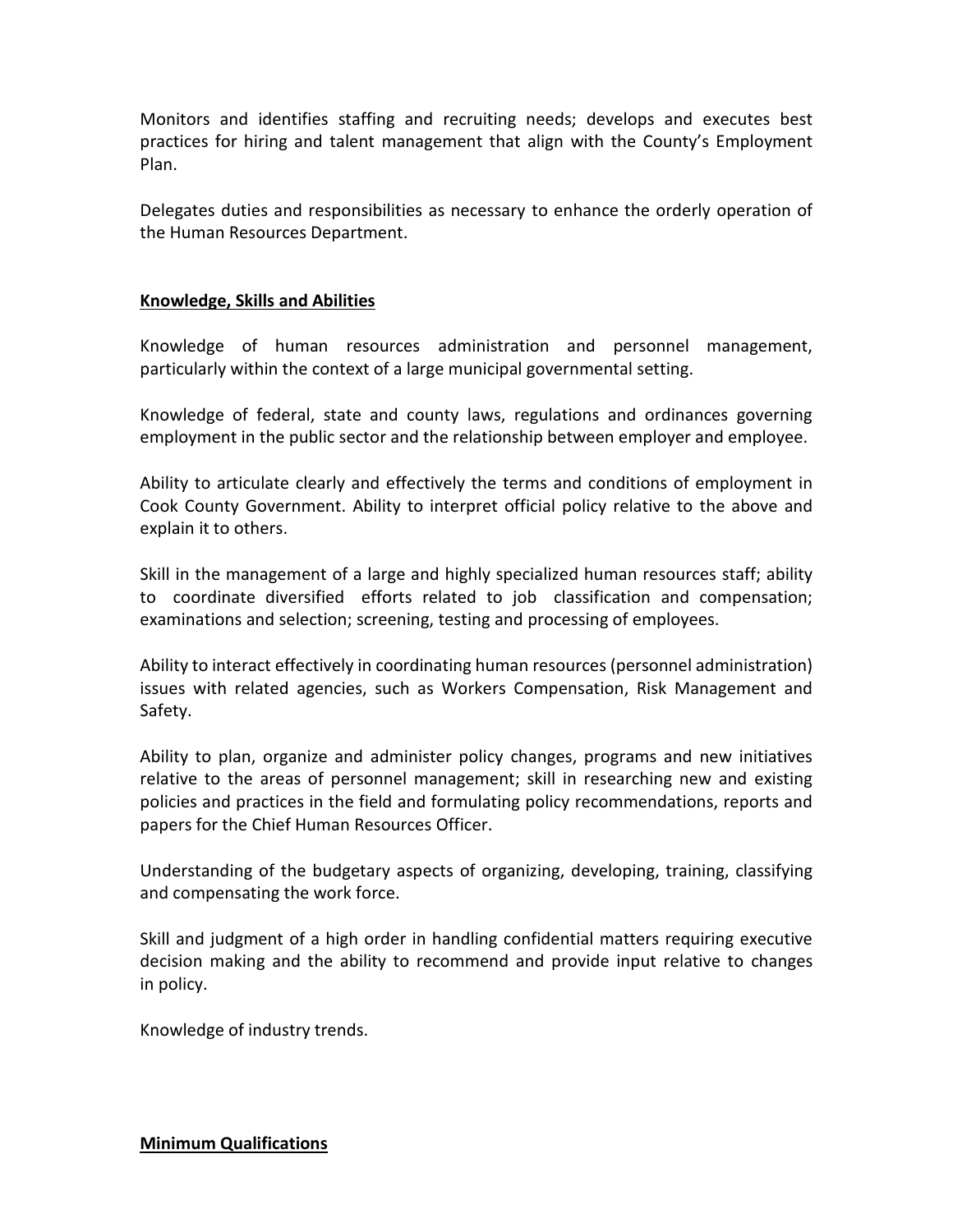Graduation from an accredited college or university with a Bachelor's degree PLUS a minimum of three (3) years of professional work experience in a managerial or supervisory capacity **OR,** an equivalent combination of professional work experience, training and education.

# **Preferred Qualifications**

Master's degree in human resources, business, public administration, sociology, political science or labor relations **OR**, Juris Doctor degree.